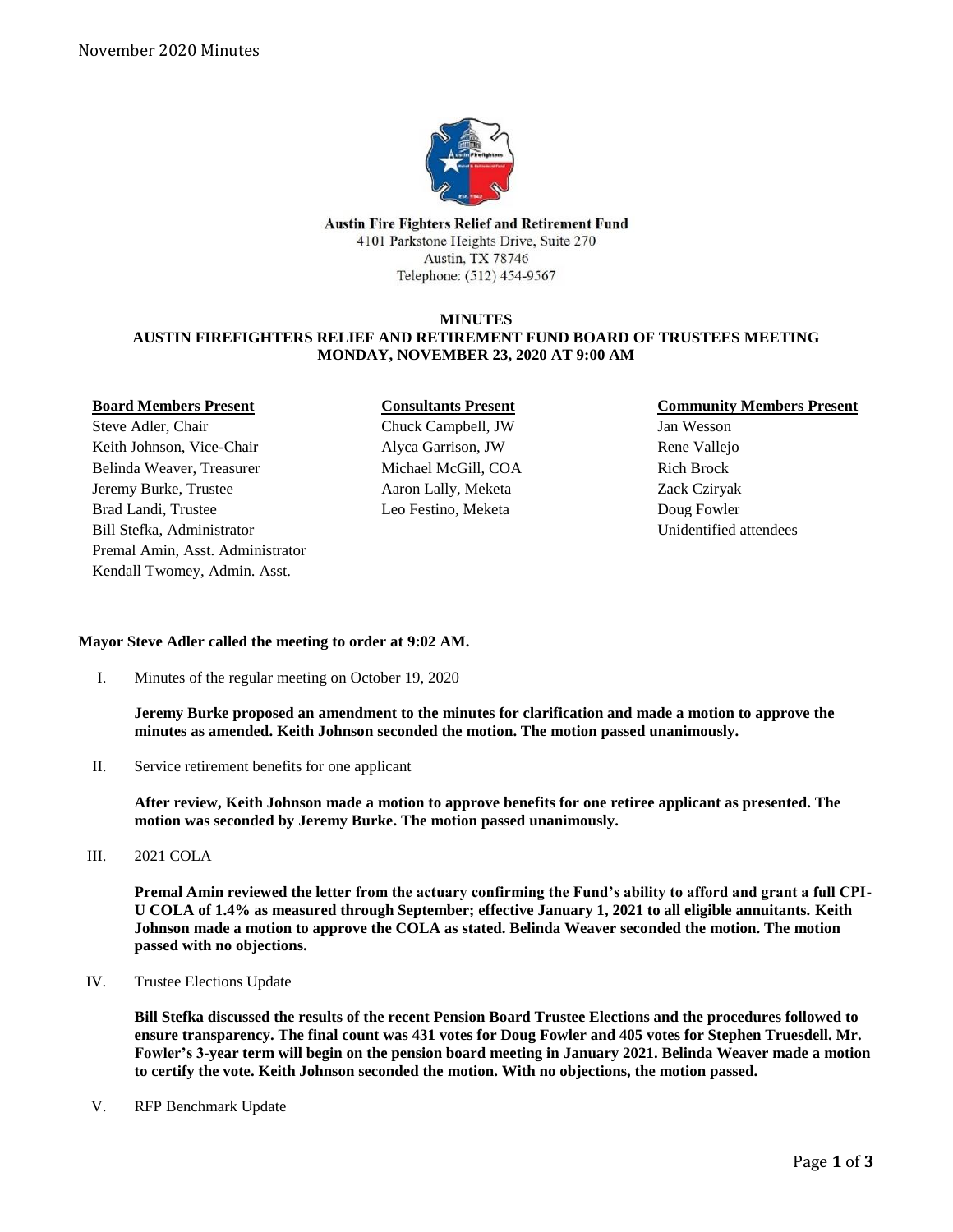**Bill Stefka updated the Board on the RFP process regarding the employee compensation benchmark study. The responses to the RFP are due in the first week of December and information will be provided to the Board before the December meeting. No motion necessary at this time.**

VI. Lead Plaintiff Security Litigation Request

**Bill Stefka reviewed a memo received from one of the plan's security litigation firms Robbins Geller Rudman & Dowd. They requested the Fund take a lead plaintiff role in a certain case and explained why the Fund would be a good candidate. Chuck Campbell noted the security litigation clause in the plan's investment policy and procedures is to be revised, per earlier discussions, to provide clarity; but it has not been finalized. The Board concurred this section of the policy needs to be completed before proceeding as a lead plaintiff in any cases such as this. Mr. Stefka said he will notify the firm of the Board's decision. No motion was necessary.**

VII. Complaint under Code of Ethics and Update on Related Review

**Steve Adler presented a memo to the Board explaining that he, as the Board Chair and per our Code of Ethics provisions, reviewed a complaint filed with him by fellow trustee Brad Landi regarding Mr. Landi's allegation of an ethics code violation by the Board Secretary-Treasurer Belinda Weaver. After previously reviewing all the information as presented to the Board today, Mayor Adler concluded there was no violation of the ethics code and gave the reasons for his findings. No action was taken at this time. Next, Jeremy Burke discussed his allegation that Vice Chair Keith Johnson was in violation of the plan's ethics code by communicating publicly about confidential issues related to the current investigation in progress; which the Fund's legal counsel advised against. Mr. Burke, then made a motion to remove Keith Johnson from the Vice Chair position, as provided in the plan's governance policy. Chuck Campbell discussed why this motion is not deemed valid, therefore no such motion can be made. Mr. Campbell then updated the Board on the outside independent counsel's investigation, currently underway, of the other allegations of ethics code violations. Mr. Campbell noted this outside counsel wants to conclude their review and give a presentation at the December meeting. No action was taken at this time.**

VIII. Employee Vacation Leave Payout

**Keith Johnson noted that he requested this item be put on the agenda. After a brief discussion, Steve Adler requested that Mr. Johnson provide more background information on this item for the Board; and resume discussion at the next meeting. The Board concurred. No motion was necessary.**

IX. Meketa Presentation

**Aaron Lally and Leo Festino with Meketa, the Fund's investment consultant, presented the 3Q20 Investment Report to the Board. Overall, the Fund is performing very well with a return of 5.5% for the third quarter The Fund is consistent and outperforming its peers. For rebalancing purposes, Mr. Lally and Festino noted it is Meketa's recommendation to transfer \$25 million from the Westwood Large Cap Value Fund into the SSGA S&P500 Index Fund. They noted this asset class is an efficient market and balancing with an index fund will reduce fees. Belinda Weaver made a motion to accept the recommendation as stated. Jeremy Burke seconded the motion. The motion passed.**

X. Financial statements, transaction, and fund expense reports

**Premal Amin presented the October 2020 financial statements, transaction, and fund expense reports. No motion was necessary.**

XI. Roadmap

**Premal Amin presented the Fund Roadmap to the Board which includes current and future topics and projects. No motion was necessary.**

XII. Call for future items